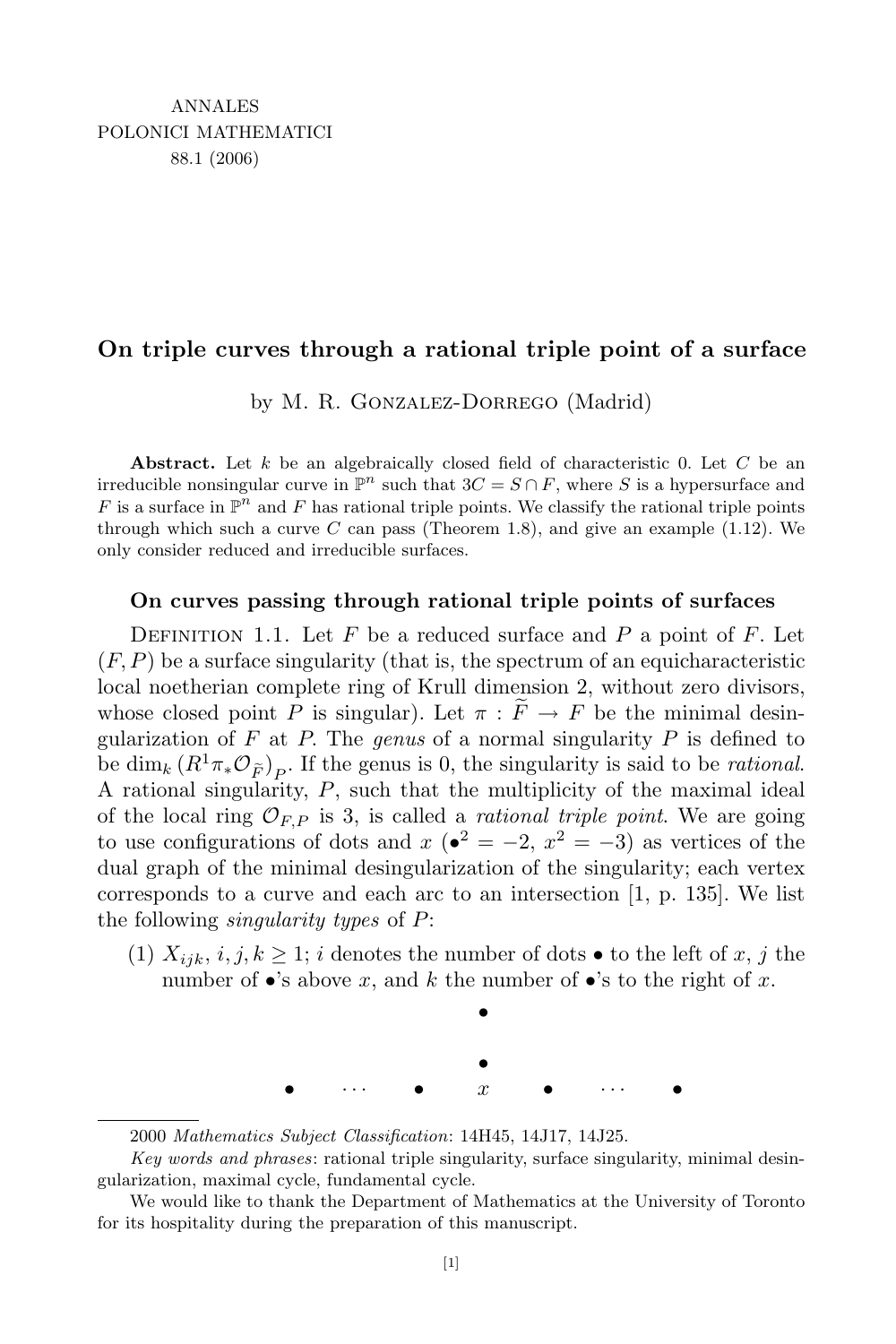(2)  $Y_i$ ,  $i \geq 1$ ; *i* denotes the number of •'s to the left of *x*.

*• • · · · • x • • • •*

(3)  $R_{ij}$ ,  $i, j \geq 1$ ; *i* denotes the number of •'s to the left of *x* and *j* the number of *•* to the right of the vertical edge of the graph.

> *• • · · · • x • • • · · · •*

(4)  $T_i$ ,  $i \geq 1$ ; *i* denotes the number of •'s to the left of *x*.



(5)  $U_{ij}$ ,  $i \geq 1$ ,  $j \geq 2$ ; *i* denotes the number of  $\bullet$ 's to the left of *x*, and *j* the number of  $\bullet$ 's between  $x$  and the vertical edge of the graph.



(6)  $V_i$ ,  $i \geq 1$ ; *i* denotes the number of •'s to the left of the vertical edge of the graph.



**1.2.** *Notation.* Let *F* be a reduced surface and *P* a point of *F.* Let (*F, P*) be a surface singularity (that is, the spectrum of an equicharacteristic complete local ring of Krull dimension 2 whose closed point *P* is singular). Let  $\text{Reg}(F)$  denote the regular locus of  $(F, P)$ . Let  $\mathcal L$  be the set of smooth curves *Γ* on  $(F, P)$  whose generic point lies on  $Reg(F)$ . Let  $\pi : F \to F$  be the minimal desingularization of *F* at *P*. Let  $\Phi_{\widetilde{F}} : \mathcal{L} \to \pi^{-1}(P)$  be the map of sets which sends  $\Gamma \in \mathcal{L}$  to the exceptional point of its strict transform  $\Gamma_{\widetilde{F}}$  on  $\widetilde{F}$  (see [2]).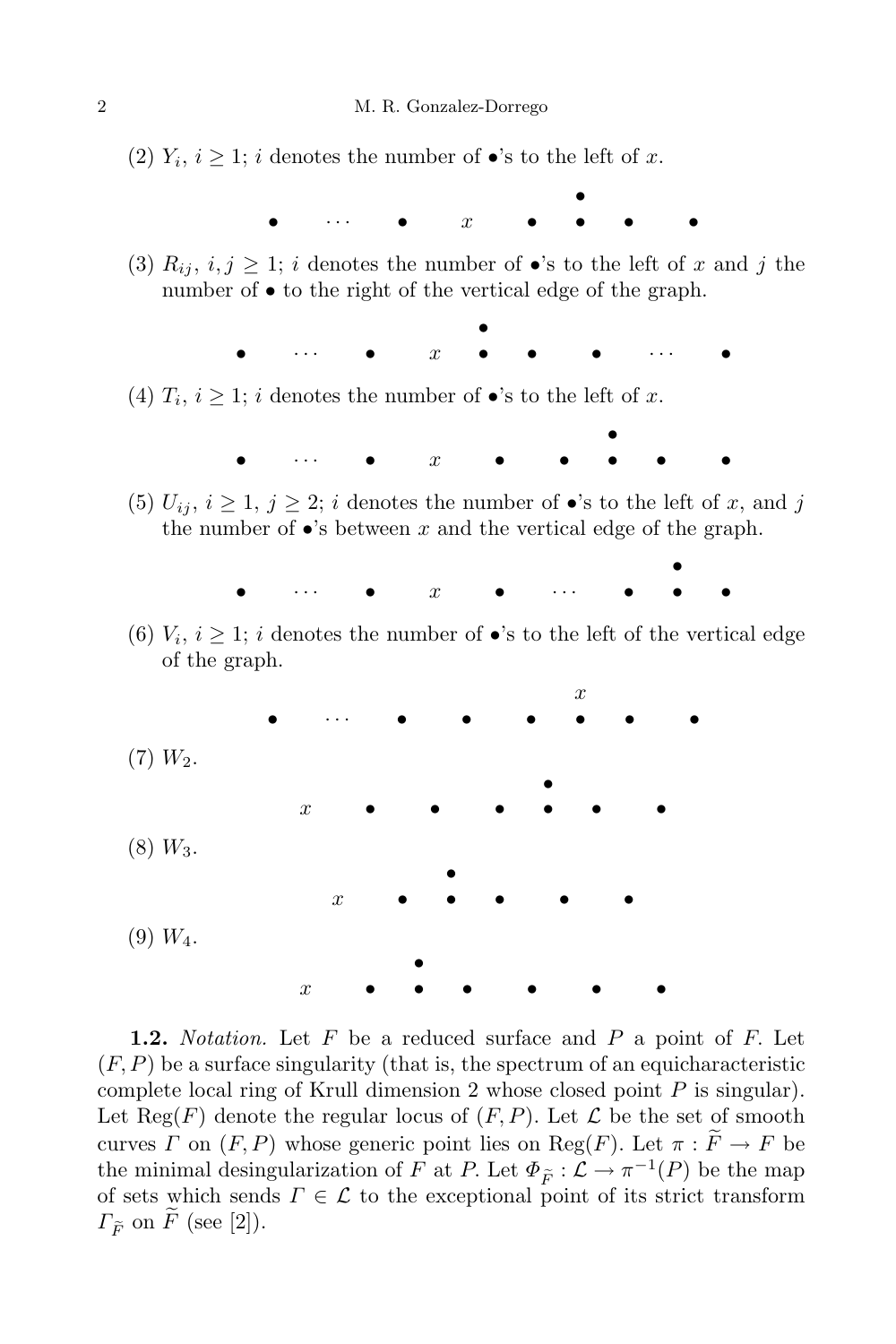DEFINITION 1.3.

- (1) The *maximal cycle* is the cycle  $Z_{\tilde{F}} = \sum m_i E_i$ , defined by the divisorial part of  $MO_{\widetilde{F}}$ , where M is the maximal ideal  $Max O_{F,P}$  of  $\mathcal{O}_{F,P}$ ; the  $E_i$  are the irreducible components of dimension 1 of the exceptional fiber  $\pi^{-1}(P)$  and the  $m_i$  are nonnegative integers. A component  $E_i$  such that  $m_i = 1$  is called a *reduced component* of the cycle.
- (2) Consider positive cycles  $Z = \sum r_i E_i$ ,  $r_i \ge 0$ , such that

$$
(Z.E_i) \le 0 \quad \text{ for all } i.
$$

The unique componentwise smallest cycle *Z* satisfying this condition is called the *fundamental cycle* of  $\ddot{F}$ .

Proposition 1.4 (see [2, 1.2]). *Let* (*F, P*) *be a complete surface singularity. For any irreducible component*  $E$  *of*  $\pi^{-1}(P)$ *, let* ord*E denote the divisorial valuation of the function field of* (*F, P*) *given by the filtration of*  $\mathcal{O}_{\widetilde{F}/E}$  by the powers of its maximal ideal. The components E such that

$$
\mathcal{L}_E := \{ \Gamma \in \mathcal{L} \mid \Phi_{\widetilde{F}}(\Gamma) \in E \} \neq \emptyset
$$

are those for which  $\text{ord}_E(\mathcal{MO}_{\widetilde{F}}) = 1$ . The set  $\mathcal L$  is the disjoint union of *the*  $\mathcal{L}_E$ *.* 

Lemma 1.5 (see [2, 1.14]). *The families of smooth curves on a normal surface singularity are in one-to-one correspondence with the reduced components of the maximal cycle of its minimal desingularization*  $\pi$ .

NOTE 1.5.1. For a rational surface singularity, the maximal cycle of  $\pi$ and the fundamental cycle of its weighted dual graph coincide [1].

Corollary 1.6. *If an irreducible nonsingular curve C passes through a rational singularity P of a surface F*, *then its strict transform must intersect transversally only one reduced component of the fundamental cycle.*

*Proof.* By Lemma 1.5 and Note 1.5.1 the families of nonsingular curves on a rational surface singularity are in one-to-one correspondence with the reduced components of the fundamental cycle of its minimal desingularization. By Proposition 1.4,  $C \in \mathcal{L}_E$  where *E* is an irreducible component of  $\pi^{-1}(P)$  such that  $\text{ord}_E(\mathcal{MO}_{\widetilde{F}})=1$ ; thus its strict transform must intersect *E* transversally, and can intersect no other irreducible exceptional curves because the set of nonsingular curves *C* on (*F, P*) whose generic point lies on Reg $(F)$ ,  $\mathcal{L}$ , is a disjoint union of  $\mathcal{L}_E$  by 1.4.

**1.6.1.** *Fundamental cycles for rational triple singularities.* We exhibit the fundamental cycle for each singularity type.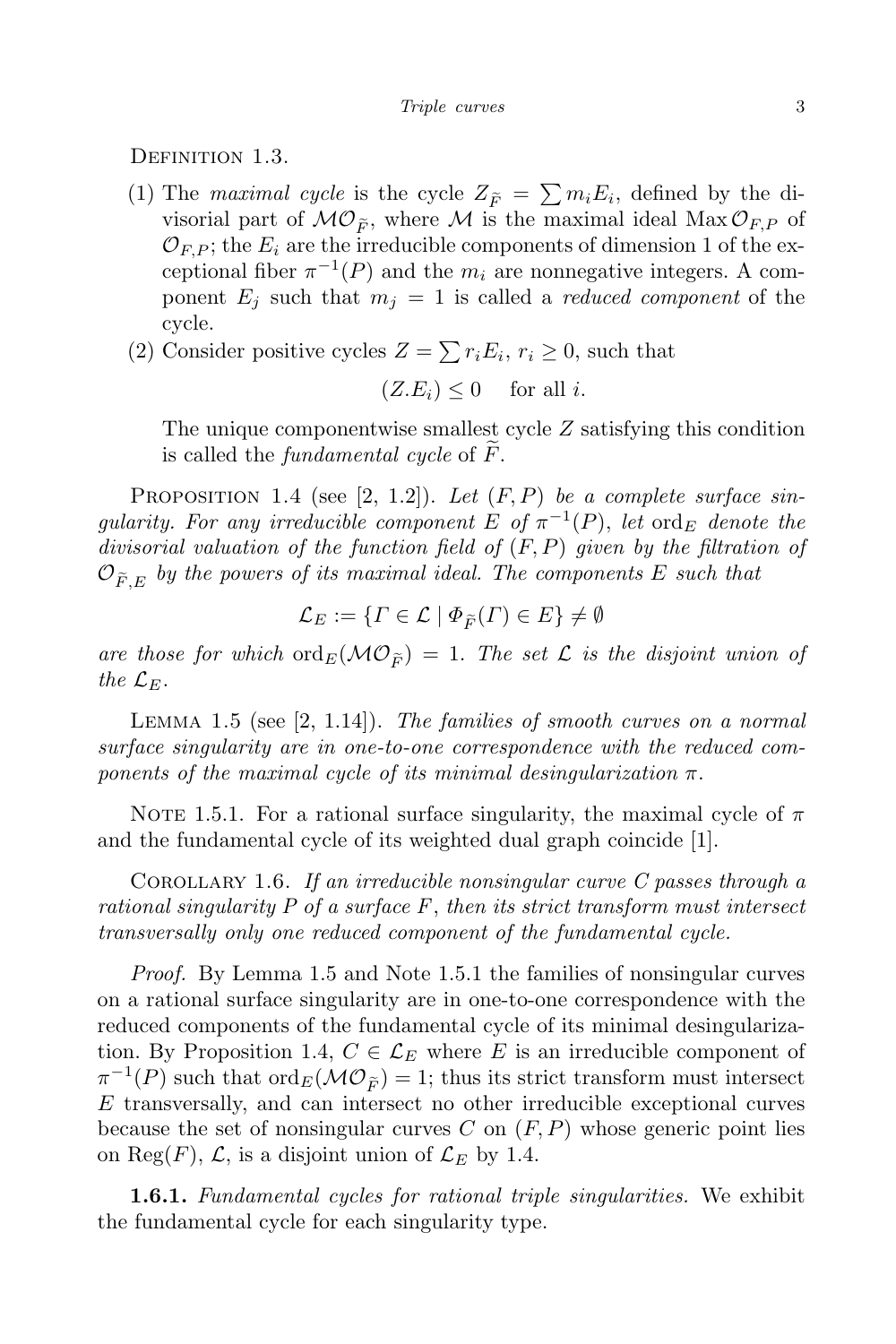(1) *Case*  $X_{ijk}$ ,  $i, j, k \ge 1$ . The fundamental cycle is 1 *•*  $\bullet 1$ <br>*x* **•** • • • **•** *x* **•** • • • • • • 1 1 1 1 1 (2) *Case*  $Y_i$ ,  $i \geq 1$ . The fundamental cycle is 2 *• • · · · • x • • • •* 1 1 1 2 3 2 1 (3) *Case*  $R_{ij}$ ,  $i, j \geq 1$ . The fundamental cycle is 1 *• • · · · • x • • · · · • •* 1 1 2 2 2 1 (4) *Case*  $T_i$ ,  $i \geq 1$ . The fundamental cycle is 2 *• • · · · • x • • • • •* 1 1 1 2 3 4 3 2 (5) *Case*  $U_{ij}$ ,  $i \geq 1$ ,  $j \geq 2$ . The fundamental cycle is 1 *• • · · · • x • · · · • • •* 1 1 2 2 2 1 (6) *Case V*1. The fundamental cycle is 1 *x • • • •* 1 2 2 1 (7) *Case*  $V_i$ ,  $i \geq 2$ . The fundamental cycle is 1 *x • • • · · · • • • •* 1 2 3 3 3 2 1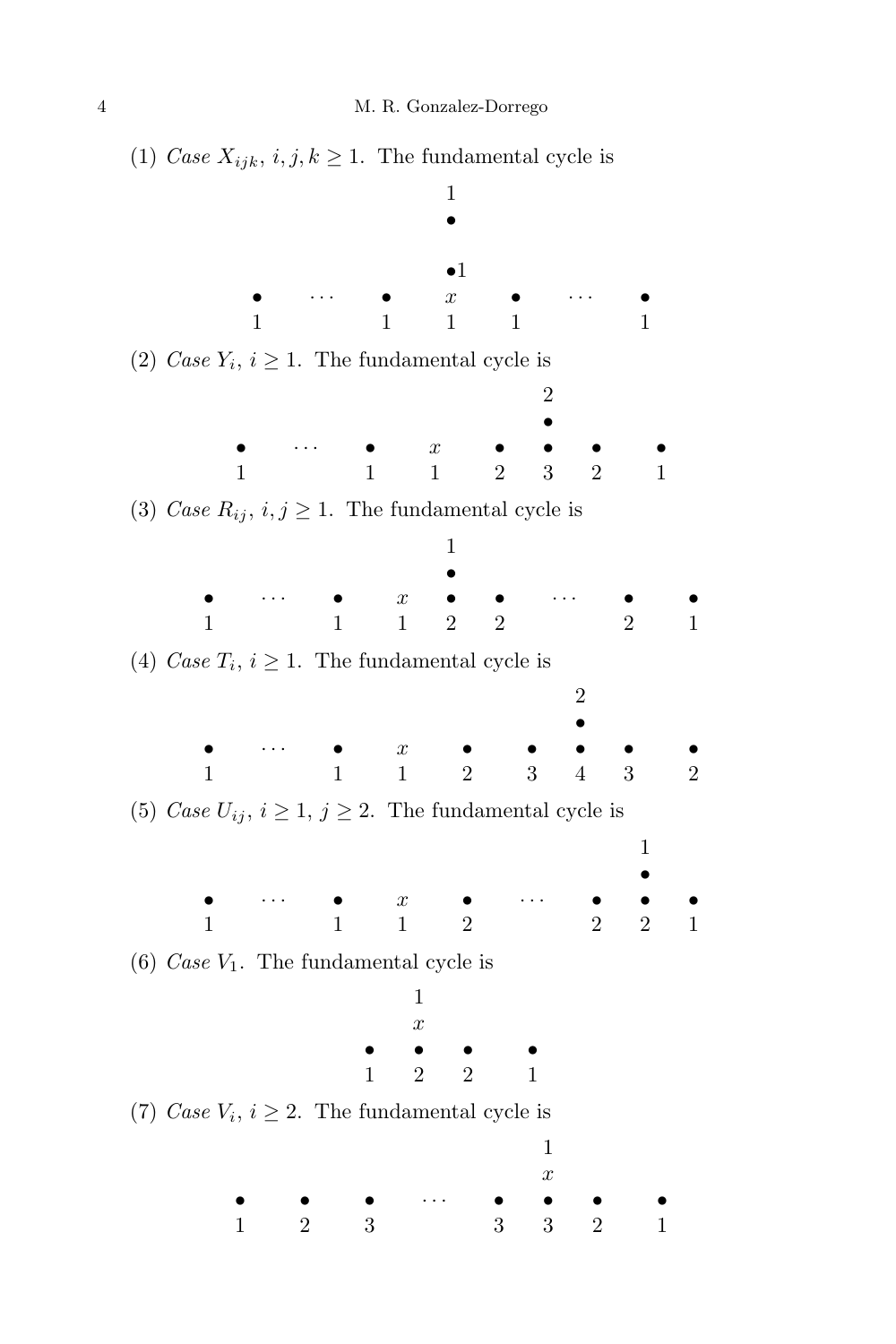

**1.7.0.** Let *C* be an irreducible nonsingular curve with  $3C = S \cap F$ , where  $S$  is a hypersurface and  $F$  is a surface with rational triple points. Suppose that  $C$  passes through a rational triple point  $P$  of  $F$ . Let  $F$  be the minimal desingularization of *F* at *P*,  $\pi : \widetilde{F} \to F$ . Let  $E_k$ ,  $1 \leq k \leq n$ , be the irreducible components of the exceptional divisor. The total transform  $\pi^*(3C)$  equals  $\sum_{j=1}^n \beta_j E_j + 3E$ , where *E* is the strict transform of *C*,  $\beta_j \in \mathbb{N}$ .

LEMMA 1.7. Let *E* and  $E_j$ ,  $1 \leq j \leq n$ , be as in 1.7.0*.* The square of the *exceptional cycle of C is*

$$
\left(\sum_{j=1}^{n} \beta_j E_j\right)^2 = -3E \cdot \left(\sum_{j=1}^{n} \beta_j E_j\right) = -3\beta_l
$$

*where l is the unique natural number such that*  $E_l \cap E \neq \emptyset$ *.* 

*Proof.* Since  $\sum_{j=1}^{n} \beta_j E_j + 3E$  is a Cartier divisor, it has intersection 0 with  $E_j$  for all *j*. Thus,  $(\sum_{j=1}^n \beta_j E_j + 3E)(\sum_{j=1}^n \beta_j E_j) = 0$ .

Theorem 1.8. *Let C be as in* 1*.*7*.*0*. The square of the exceptional cycle of*  $C$  *is* −6 *if*  $C$  *passes through one singularity of type*  $X_{iii}$ ,  $i ≥ 1$ , *or of type*  $R_{11}$ , *or of type*  $U_{1j}$ ,  $j \geq 2$ , *or of type*  $W_2$ , *or of type*  $W_3$ *. If C* passes through *one singularity of type*  $V_i$ ,  $i \in \mathbb{N}$ , the square of the exceptional cycle is -9; *moreover if*  $i = 3b + 2$  *for*  $b \in \mathbb{Z}^+$ , *the square of the exceptional cycle is −*3*b −* 9, *and if i* = 3*a −* 1, *a ∈* N, *it is −*3*a −* 3*. The curve C cannot pass through any other rational triple point of the surface.*

*Proof.* By Corollary 1.6, if an irreducible nonsingular curve *C* passes through a rational singularity of *F*, then its strict transform must intersect transversally only one reduced component of the fundamental cycle. We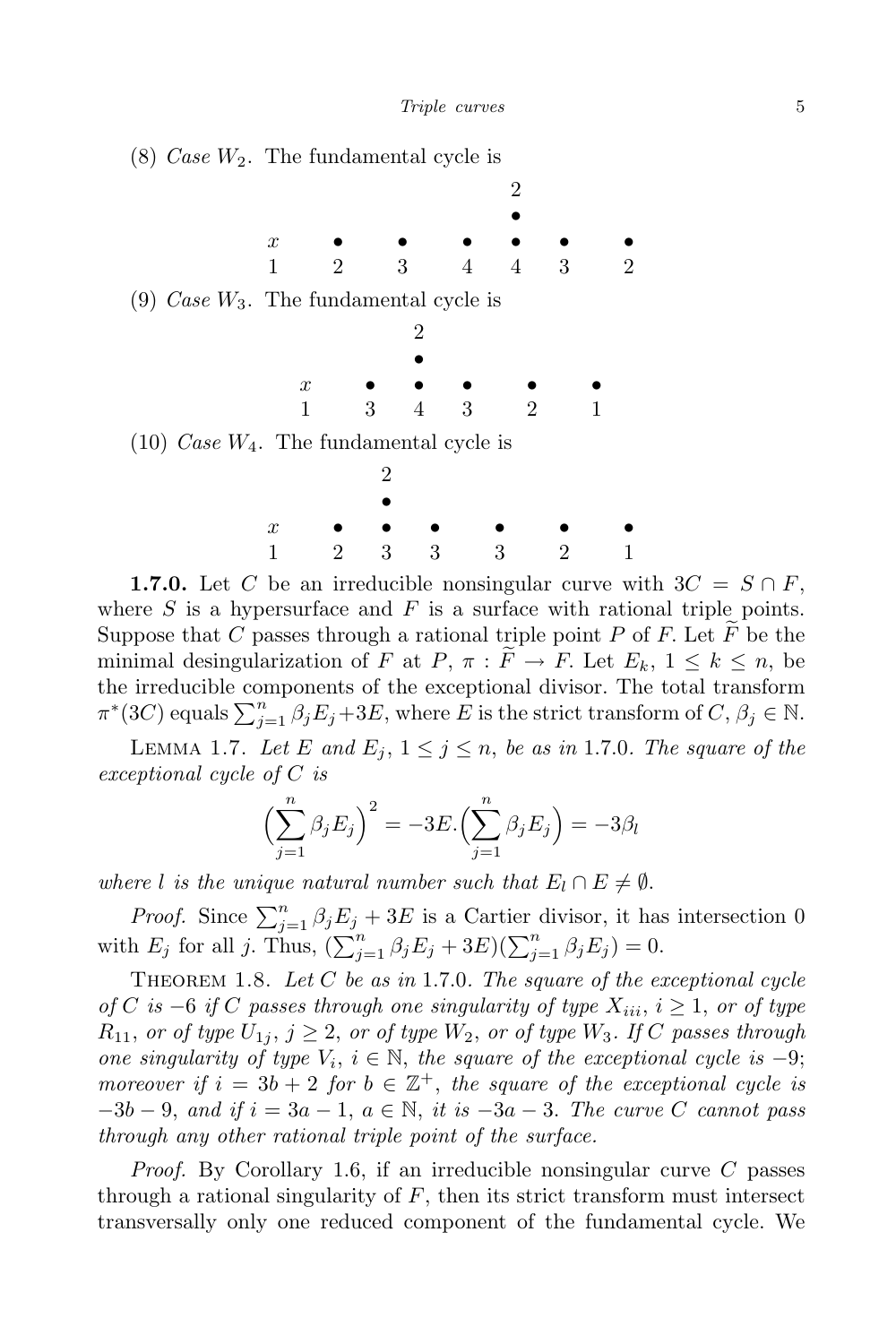consider 3*C* and consider its total transform which must have intersection 0 with each exceptional divisor.

The numbers in the diagrams below under the dots are the multiplicities of the  $E_i$ 's, i.e. the  $\beta_i$ 's. The number assigned to the small circle is the multiplicity of *E* in the cycle  $\pi^*(3C)$ *.* 

(1) *Case*  $X_{ijk}$ *, i, j, k*  $\geq$  1. Consider its fundamental cycle. Let *a* be the multiplicity with which  $E_1$  appears in the total transform.

If we could find, for  $a \in \mathbb{N}$ ,  $b, c \in \mathbb{Z}$ , a cycle



then *C* would pass through a rational singularity of type  $X_{ijk}$ ,  $i, j, k \geq 1$ . Since

$$
(k+1)a - (i+1)b = 3,
$$
  
\n
$$
(k+1)a - b + ka + (k+1)a - c + (k+1)a(-3) = 0,
$$

we have  $a = \frac{3 + (i+1)b}{k+1}$ ,  $a = -b - c$ . On the other hand,

$$
2((k+1)a - jc) = (k+1)a - (j-1)c
$$

implies that  $a = \frac{c(j+1)}{k+1}$ , so  $c > 0$ . Thus,  $b = \frac{c(j+1)-3}{i+1}$ . Therefore,

$$
c = \frac{3(k+1)}{(j+1)(i+1) + (i+j+2)(k+1)} \notin \mathbb{Z}.
$$

The cycle (1.8.1) cannot occur.

The cycle

$$
(k+1)a-jc
$$
\n
$$
\bullet
$$
\n
$$
(1.8.2)
$$
\n
$$
\bullet
$$
\n
$$
\bullet
$$
\n
$$
x
$$
\n
$$
a
$$
\n
$$
i\ddot{a}
$$
\n
$$
(i+1)a
$$
\n
$$
(i+1)a-b
$$
\n
$$
(i+1)a-kb
$$
\n
$$
(i+1)a-(k+1)b
$$

is symmetric to (1.8.1) (*k* and *i* are interchanged).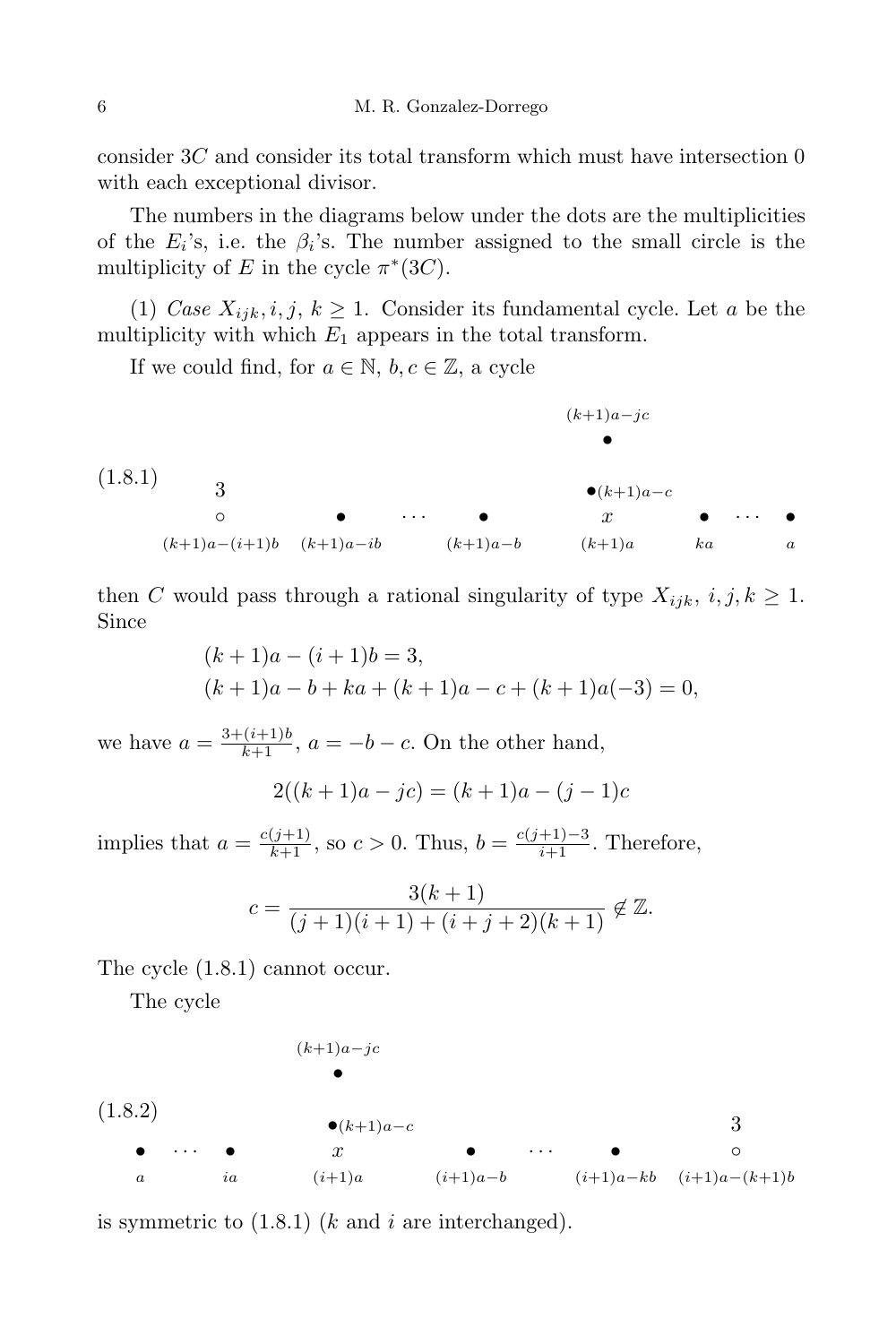Let us see whether we can find, for  $a \in \mathbb{N}$ ,  $b, c \in \mathbb{Z}$ , a cycle of the form

$$
(k+1)a-(j+1)c
$$
\n
$$
03
$$
\n
$$
(k+1)a-jc
$$
\n
$$
(1.8.3)
$$
\n
$$
(k+1)a-c
$$
\n
$$
(k+1)a-ib
$$
\n
$$
(k+1)a-b
$$
\n
$$
(k+1)a
$$
\n
$$
(k+1)a
$$
\n
$$
(k+1)a
$$
\n
$$
(k+1)a
$$
\n
$$
(k+1)a
$$
\n
$$
(k+1)a
$$
\n
$$
(k+1)a
$$
\n
$$
(k+1)a
$$

From the equations

$$
(k+1)a - b + (k+1)a - c + ka + (k+1)a(-3) = 0,
$$
  

$$
(k+1)a - (j+1)c = 3,
$$

we obtain

$$
a = -b - c, \quad c = -\frac{3 + (k+1)b}{k+j+2}.
$$

Since

$$
2((k+1)a - ib) = (k+1)a - (i-1)b,
$$

we get  $a = \frac{(i+1)b}{k+1}$ ; so  $b > 0$ . Thus,

$$
b = \frac{3k+3}{k(i+j+2)+ij+2i+2j+3} \notin \mathbb{Z}.
$$

Therefore, the cycle (1.8.3) cannot occur.

Let *l* be the unique natural number,  $1 < l < i$ , such that  $E_l \cap E \neq \emptyset$ . Let us see whether we can find, for  $a \in \mathbb{N}$ ,  $b, c \in \mathbb{Z}$ , a cycle of the form

$$
\bullet (k+1)a-jc
$$
 (1.8.4)

*◦*3 *•*(*k*+1)*a−<sup>c</sup> • · · · • · · · • x • · · · •* (*k*+1)*a−ib* (*k*+1)*a−lb* (*k*+1)*a−b* (*k*+1)*a ka a*

The equation

$$
(k+1)a - (l+1)b + (k+1)a - (l-1)b + 3 + ((k+1)a - lb)(-2) = 0
$$

leads to a contradiction. Thus, the cycle (1.8.4) cannot occur.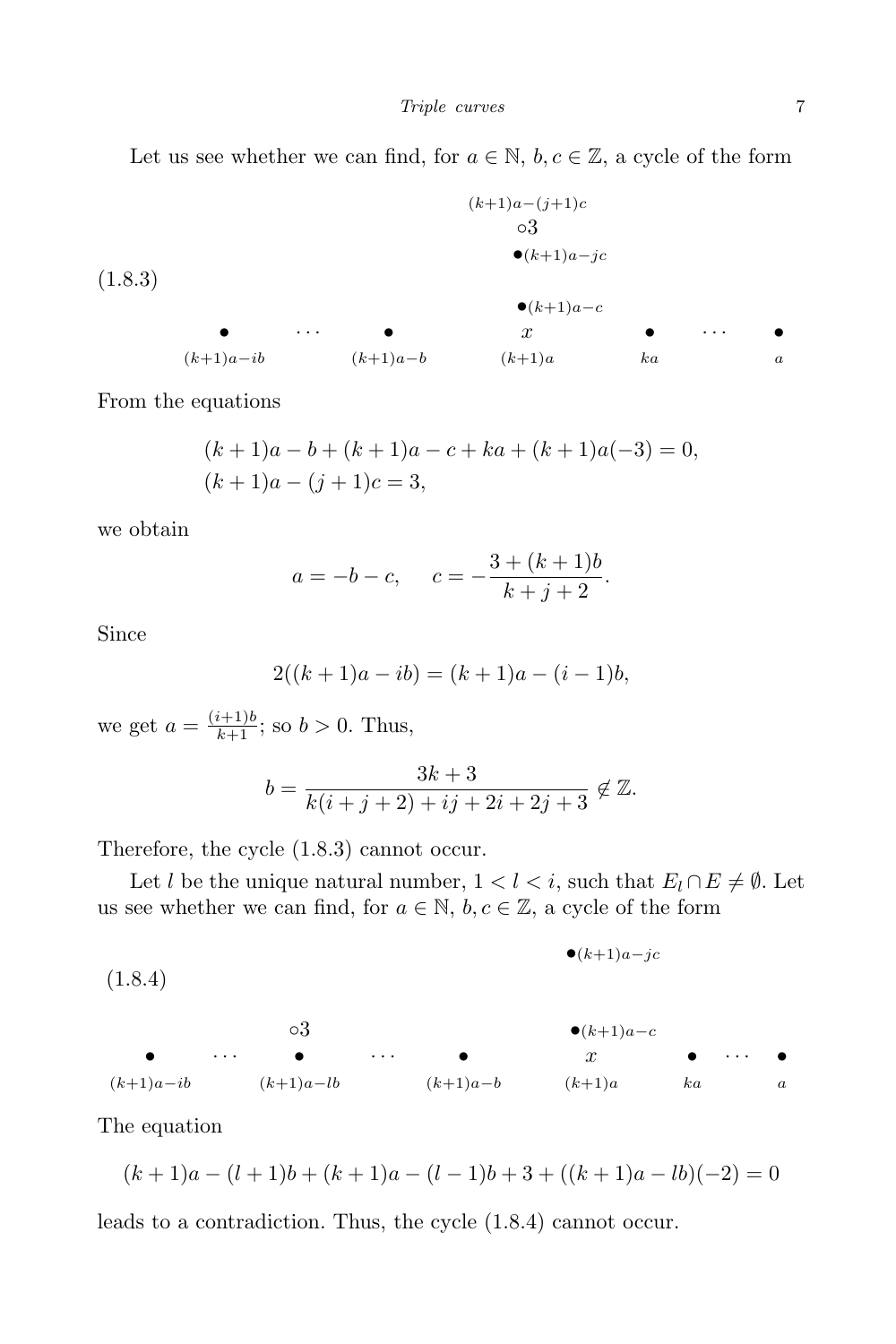Let us see whether we can find, for  $a \in \mathbb{N}$ ,  $b, c \in \mathbb{Z}$ , a cycle of the form

$$
(1.8.5)
$$
\n
$$
(1.8.5)
$$
\n
$$
(k+1)a-c
$$
\n
$$
(k+1)a-ib
$$
\n
$$
(k+1)a-b
$$
\n
$$
(k+1)a-b
$$
\n
$$
(k+1)a
$$
\n
$$
(k+1)a
$$
\n
$$
a
$$
\n
$$
a
$$

From the equations

$$
(k+1)a - b + 3 + (k+1)a - c + ka + (k+1)a(-3) = 0,
$$
  
\n
$$
2((k+1)a - jc) = (k+1)a - (j-1)c,
$$
  
\n
$$
2((k+1)a - ib) = (k+1)a - (i-1)b,
$$

we obtain

$$
a = -b - c + 3
$$
,  $a = \frac{c(j + 1)}{(k + 1)}$ ,  $a = \frac{b(i + 1)}{k + 1}$ ;

so,  $b > 0$ ,  $c > 0$ . Since  $a = -b - c + 3$ , we get  $b = 1$  and  $c = 1$ , which implies that  $a = 1$ . Thus,  $i = j = k$ ; so C can pass through a singularity of type *Xiii.*

We have  $(\sum_{j=1}^{i} \beta_j E_j)^2 = -6$ . In this case,  $\beta_l$  of Lemma 1.7 is 2.

We have shown that *C* can pass through a singularity of type  $X_{iii}$ ,  $i \geq 1$ , but not through an  $X_{ijk}$  singularity with  $i \neq j$  or  $j \neq k$  or  $i \neq k$ .

(2) *Case*  $Y_i$ ,  $i \geq 1$ . Consider its fundamental cycle. If we could find, for 2*a*, 3*a* ∈ N, *b* ∈ Z, *d* = 6(*i* + 2)*a* − (3(*i* + 1) + 2)*b*, a cycle



then *C* would pass through a rational singularity of type  $Y_i$ ,  $i \geq 1$ . From the equations

$$
6a - b + 4a + 3a + 6a(-2) = 0, \quad 6(i + 2)a - (3(i + 1) + 2)b = 3,
$$

we obtain  $a = b = \frac{3}{3i+7} \notin \mathbb{Z}$  for  $i \geq 1$ .

We consider 3*C* and its total transform  $\pi^*(3C)$  which must have intersection 0 with each exceptional divisor. Let *l* be the unique natural number, 1  $\lt l$  ≤ *i*, such that  $E_l \cap E \neq \emptyset$ . Number the exceptional curves  $E_t$  as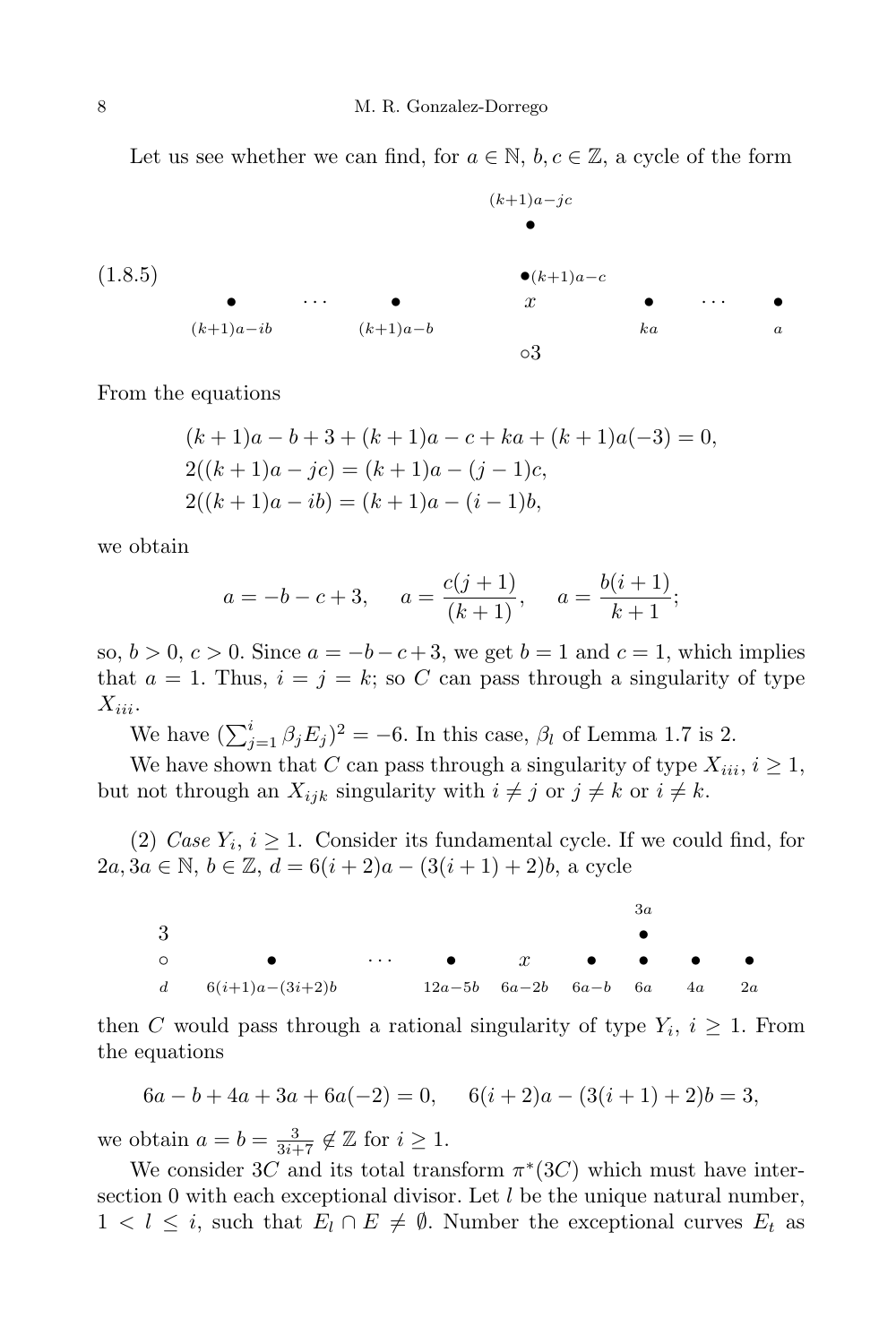follows:

$$
E_{i+6}
$$
\n•  $\cdots$ \n•  $\cdots$ \n•  $\cdots$ \n•  $\cdots$ \n•  $\cdots$ \nE<sub>i</sub> E<sub>i+1</sub> E<sub>i+2</sub> E<sub>i+3</sub> E<sub>i+4</sub> E<sub>i+5</sub>

Let *a* and *b* denote the respective multiplicities with which  $E_1$  and  $E_{i+5}$ appear in  $\pi^*(3C)$ . Then the equation  $\pi^*(3C)$ .  $E_t = 0$  for all *t* and the fact that *E* meets only *E<sup>l</sup>* and no other exceptional curve implies that the cycle  $\pi^*(3C)$  has the form, for  $a \in \mathbb{N}, b \in 2\mathbb{N}$ ,

(1*.*8*.*6) 3 3*b* 2 *◦ • • · · · • • • · · · • x • • • • • <sup>a</sup>* (*l−*1)*a la* (4+*i−l*)*<sup>b</sup>* 2 7*b* 2 2*b* 5*b* 2 3*b* 2*b b*

Now,  $\pi^*(3C) \cdot E_l = 0$  reads  $2la = (l-1)a + 3 + (4 + i - l)b/2$ . Putting this together with the equation  $la = (7 + i - l)b/2$ , we obtain  $(l + 1)a =$  $3 + la - 3b/2$  or  $a = 3 - 3b/2$ . Since no strictly positive integers a and b can satisfy the last equality, we arrive at a contradiction.

Let us see whether we can find, for  $a,(3i+5)a/2 \in \mathbb{N}, b \in \mathbb{Z}, d =$  $(3i + 5)a - 3b$ , a cycle of the form

(3*i*+5)*a* 2 *•* 3 *• · · · • x • • • • ◦ a ia* (*i*+1)*a* (2*i*+3)*a* (3*i*+5)*a* (3*i*+5)*a−b* (3*i*+5)*a−*2*b d*

From the equations

$$
(3i+5)a - b + (2i+3)a + \frac{(3i+5)a}{2} + (3i+5)a(-2) = 0,
$$
  

$$
(3i+5)a - 3b = 3,
$$

we obtain  $(i + 1)a = 2b$ ,  $a = \frac{6}{3i+7} \notin \mathbb{N}$  for  $i \ge 1$ . For  $2a, 3a \in \mathbb{N}, b \in \mathbb{Z}$ , consider a cycle

3 <sup>3</sup>*a*

| $\bullet$ $\bullet$ $x$ $\bullet$ $\bullet$ $\bullet$ |  |                                        |  |  |
|-------------------------------------------------------|--|----------------------------------------|--|--|
| $6(i+1)a - (3i+2)b$                                   |  | $12a-5b$ $6a-2b$ $6a-b$ $6a$ $4a$ $2a$ |  |  |

The equation  $6a-b+12a-5b+3+(6a-2b)(-3) = 0$  leads to a contradiction. Thus, *C* cannot pass through a  $Y_i$  singularity for  $i \geq 1$ .

(3) *Case*  $R_{ij}$ ,  $i, j \ge 1$ . Consider its fundamental cycle. If we could find, for  $2a, (j + 1)a \in \mathbb{N}, b \in \mathbb{Z}, d = 2(i + 1)(j + 1)a - (2i + 1)b$ , a cycle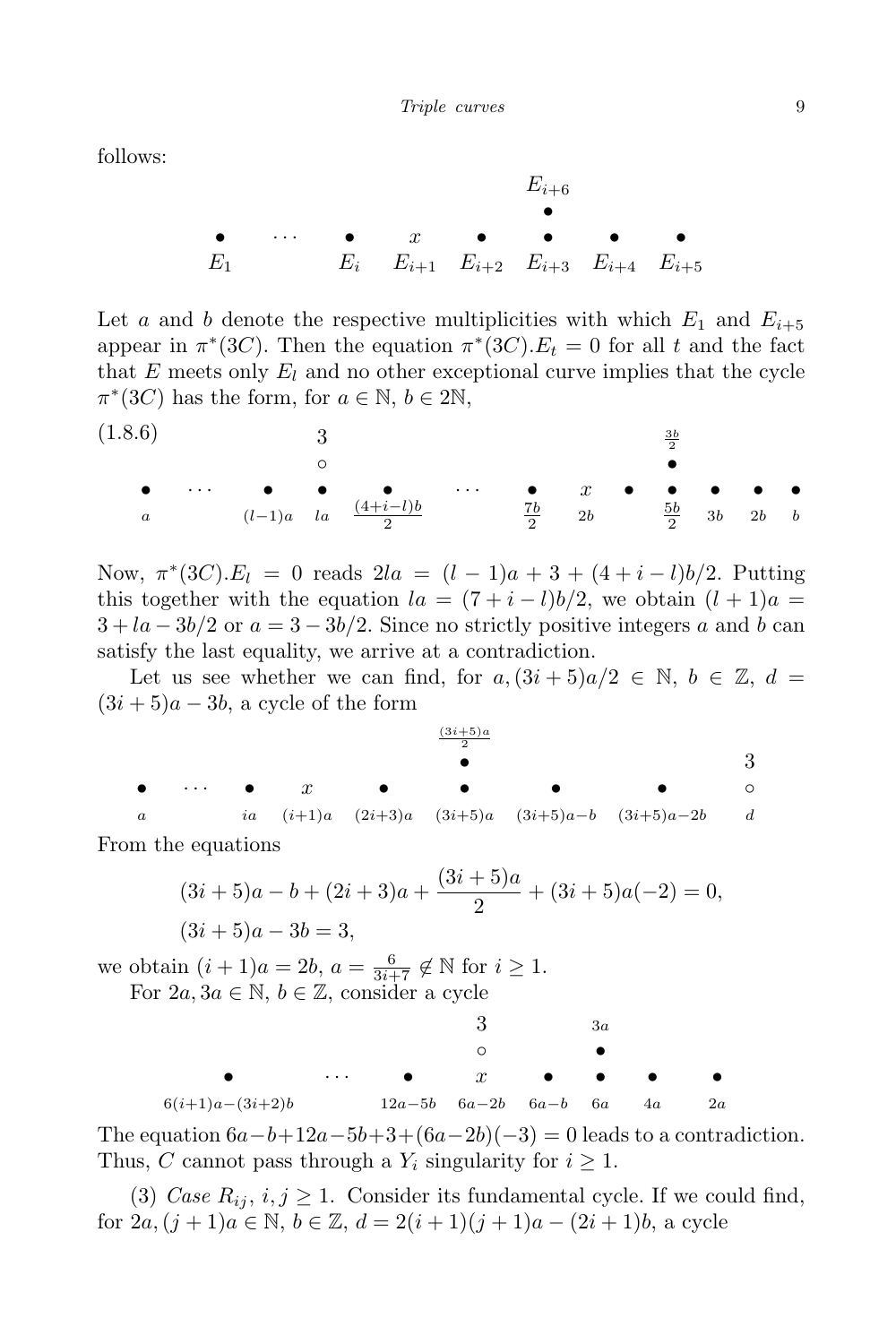$$
(1.8.7) \t 3 \t 4 \t 4(j+1)a-3b \t 2(j+1)a-b \t 2(j+1)a \t 2ja \t 2a
$$

then *C* would pass through a rational singularity of type  $R_{ij}$ ,  $i, j \geq 1$ . From the equations

$$
2(j+1)a - b + (j+1)a + 2ja + 2(j+1)a(-2) = 0,
$$
  

$$
2(i+2)(j+1)a - (2(i+1)+1)b = 3,
$$

we obtain  $(j - 1)a = b$ ,  $a = \frac{3}{4i+j+7}$ ,  $2a \notin \mathbb{N}$  for  $i, j \ge 1$ . Let  $2a \in \mathbb{N}$ ,  $d = 2(2i + 3)a - (j + 1)b$ . If we could find a cycle

$$
(2i+3)a
$$
\n
$$
\bullet
$$
\n
$$
\bullet
$$
\n
$$
2a
$$
\n
$$
\bullet
$$
\n
$$
2ia
$$
\n
$$
2(i+1)a
$$
\n
$$
2(2i+3)a
$$
\n
$$
2(2i+3)a-b
$$
\n
$$
2(2i+3)a-jb
$$
\n
$$
2(2i+3)a-jb
$$

then *C* would pass through a rational singularity of type  $R_{ij}$ ,  $i, j \geq 1$ . From the equations

$$
2(i + 1)a + 2(2i + 3)a - b + (2i + 3)a = 4(2i + 3)a,
$$
  

$$
2(2i + 3)a - (j + 1)b = 3,
$$

we obtain  $a = -b$ ,  $a = \frac{3}{4i+j+7}$ ,  $2a \notin \mathbb{N}$  for  $i, j \geq 1$ .

Let us see whether we can find, for  $2a \in \mathbb{N}$ ,  $b, c \in \mathbb{Z}$ ,  $d = 2(i+1)(j+1)a$ *−* (2*i* + 1)*b*, a cycle of the form

(1*.*8*.*8) 2(*j*+1)*a−*2*c ◦*3 *• • · · · • x • • · · · • • d* 4(*j*+1)*a−*3*b* 2(*j*+1)*a−b* 2(*j*+1)*a* 2*ja* 4*a* 2*a*

From the equations

$$
2(j + 1)a - 2c = 3,
$$
  
\n
$$
2(j + 1)a - b + 2(j + 1)a - c + 2ja + 2(j + 1)a(-2) = 0,
$$

we obtain

$$
c = \frac{2(j+1)a - 3}{2}
$$
,  $b = \frac{2(j-1)a + 3}{2}$ .

Since

$$
2(2(i + 1)(j + 1)a - (2i + 1)b) = 2i(j + 1)a - (2i - 1)b,
$$

we get  $a = \frac{3}{8i+6j+10}$ ; so  $2a \notin \mathbb{N}$  for  $i, j \geq 1$ .

Let *l* be the unique natural number,  $1 < l \leq i$ , such that there is no cycle with  $E_l \cap E \neq \emptyset$  (see (1.8.6)).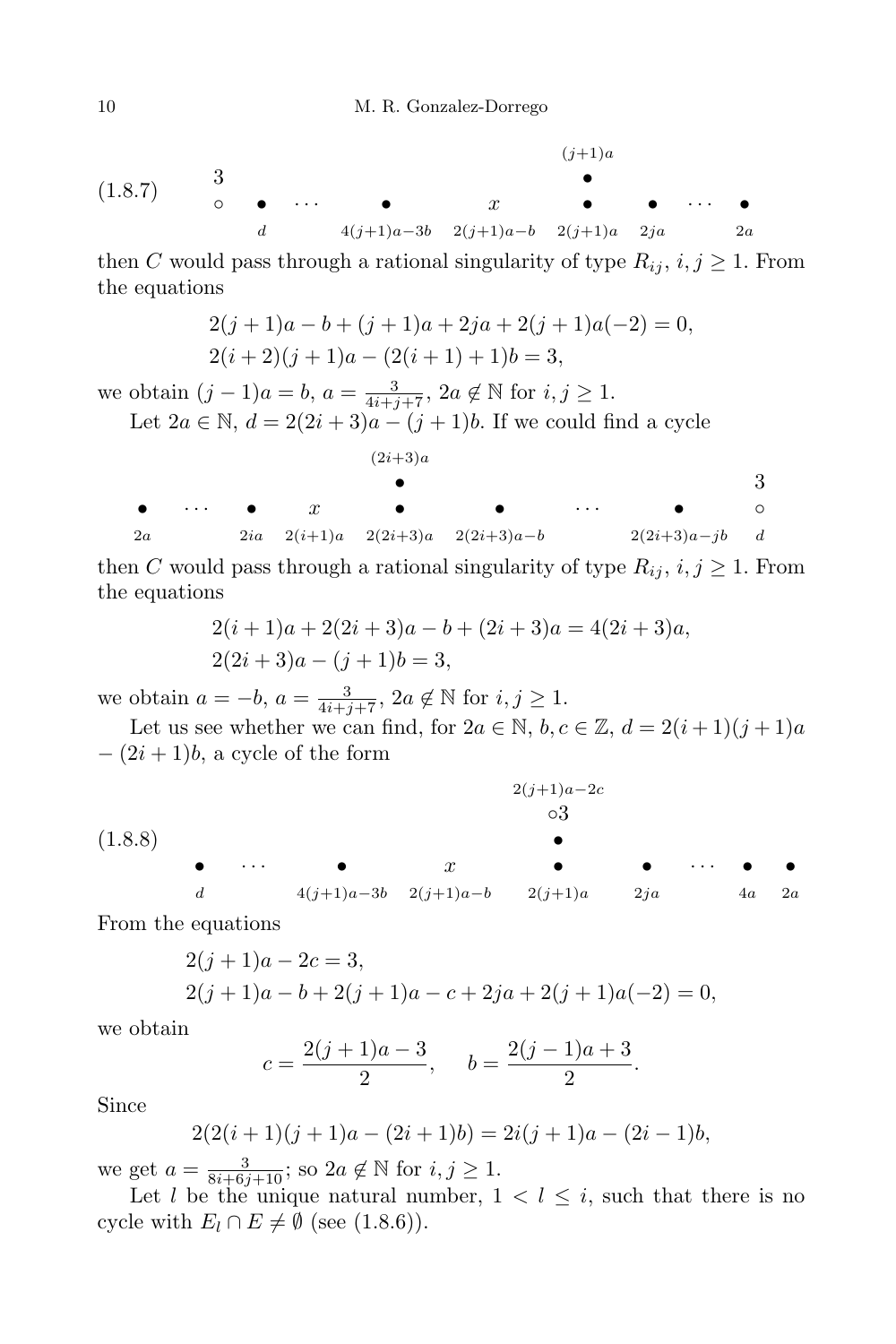Consider, for  $a \in \mathbb{N}$ ,  $b, c \in \mathbb{Z}$ ,  $\frac{(i+1)a - b}{2}$  $\frac{a}{2}$ <sup>*o*</sup> ∈ N, a cycle (1*.*8*.*9) 3 (*i*+1)*a−b* 2 *◦ • • · · · • x • • · · · • a ia* (*i*+1)*a* (*i*+1)*a−b* (*i*+1)*a−c* (*i*+1)*a−jc*

From the equation

$$
(i+1)a - b + 3 + ia + (i+1)a(-3) = 0,
$$

we obtain  $b = 3 - (i + 2)a$ . From

$$
(i+1)a + \frac{(i+1)a - b}{2} + (i+1)a - c + ((i+1)a - b)(-2) = 0,
$$

we obtain  $\frac{9-(2i+5)a}{2} = c$ . On the other hand,

$$
2((i + 1)a - jc) = (i + 1)a - (j - 1)c,
$$

so  $c = \frac{9(i+1)}{2(i+1)(j+2)+3(j+1)} \geq 1$ ; since  $a \in \mathbb{N}$  and  $a = \frac{9-2c}{2i+5}$ , we get  $c = 1$ . Consequently,  $i = 1, a = 1, b = 0, j = 1$ .

We have  $(\sum_{j=1}^{5} \beta_j E_j)^2 = (E_1 + 2E_2 + 2E_3 + E_4 + E_5)^2 = -6.$ In this case, *β<sup>l</sup>* of Lemma 1.7 is 2.

Hence, *C* can pass through a rational singularity of type  $R_{11}$ , but not through a rational singularity of type  $R_{ij}$  with *i* or  $j > 1$ .

(4) *Case*  $T_i$ ,  $i \geq 1$ . Consider its fundamental cycle. If we could find, for 2*a*, 3*a* ∈ N, *b* ∈ Z, *d* =  $(i + 1)6a - (5i + 2)b$ , a cycle

|    |  |                                                                                                      |  |                       | Зa |  |
|----|--|------------------------------------------------------------------------------------------------------|--|-----------------------|----|--|
| -3 |  |                                                                                                      |  |                       |    |  |
|    |  | $\circ$ $\bullet$ $\cdots$ $\bullet$ $\bullet$ $x$ $\bullet$ $\bullet$ $\bullet$ $\bullet$ $\bullet$ |  |                       |    |  |
|    |  | d $18a-12b$ $12a-7b$ $6a-3b$                                                                         |  | $6a-b$ $6a$ $4a$ $2a$ |    |  |

then *C* would pass through a rational singularity of type  $T_i$ ,  $i \geq 1$ . From the equations

$$
6a - b + 4a + 3a + 6a(-2) = 0, \quad (i+2)6a - (5i+7)b = 3,
$$

we see that  $a = b$  and  $i = -2$ , which is absurd.

Let *l* be the unique natural number,  $1 < l \leq i$ , such that there is no cycle such that  $E_l \cap E \neq \emptyset$ .

Consider, for  $a \in \mathbb{N}$ ,  $b, c \in \mathbb{Z}$ ,  $\frac{(i+1)a-3b}{2}$  $\frac{a^{i-3b}}{2}$  ∈ N,  $d = (i+1)a - 2c$ , a cycle (*i*+1)*a−*3*b*

2 (*i*+1)*a • • · · · • x • • • • • a ia* (*i*+1)*a−b* (*i*+1)*a−*2*b* (*i*+1)*a−*3*b* (*i*+1)*a−c d ◦* 3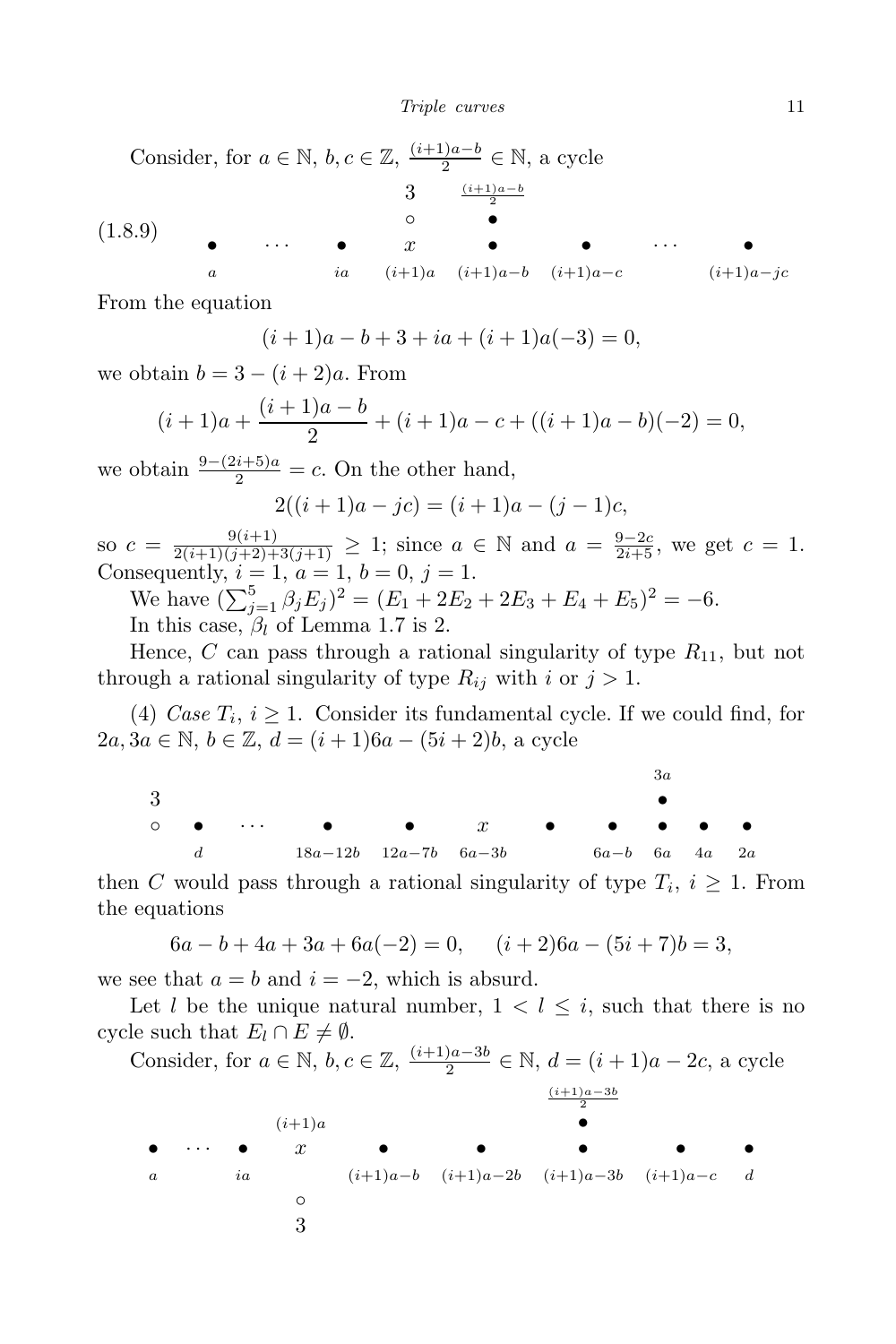From the equations

$$
ia + (i + 1)a - b + 3 + (i + 1)a(-3) = 0,
$$
  
\n
$$
(i + 1)a - 2b + \frac{(i + 1)a - 3b}{2} + (i + 1)a - c + ((i + 1)a - 3b)(-2) = 0,
$$

we obtain  $b = 3 - (i + 2)a$  and  $c = \frac{15 - (4i + 9)a}{2}$  $\frac{2^{i}+3i}{2}$ . On the other hand,

$$
2((i+1)a - 2c) = (i+1)a - c;
$$

so  $a = \frac{45}{14i+29} \notin \mathbb{N}$  for  $i \geq 1$ .

Hence, no *C* can pass through a  $T_i$  singularity for  $i \geq 1$ .

(5) *Case*  $U_{ij}$ ,  $i \geq 1$ ,  $j \geq 2$ . Consider its fundamental cycle. If we could find, for  $2a \in \mathbb{N}$ ,  $b \in \mathbb{Z}$ ,  $d = 4(i + 1)a - ((i + 1)j + (2i + 1))b$ , a cycle

2*a* 3 *• ◦ • · · · • x • · · · • • • d* 8*a−*(2*j*+3)*b* 4*a−*(*j*+1)*b* 4*a−b* 4*a* 2*a*

then *C* would pass through a rational singularity of type  $U_{ij}$ ,  $i \geq 1$ ,  $j \geq 2$ . From the equations

$$
4a - b + 2a + 2a + 4a(-2) = 0,
$$
  

$$
4(i + 2)a - ((i + 2)j + (2i + 3))b = 3,
$$

we obtain  $b = 0$ ,  $a = \frac{3}{4(i+2)}$ ,  $2a \notin \mathbb{N}$  for  $i \geq 1$ .

As in (1.8.6), we cannot find a cycle

|  |      |  |  | $\bullet$ and $\bullet$ and $\bullet$ and $\bullet$ and $\bullet$ and $\bullet$ and $\bullet$ and $\bullet$ and $\bullet$ and $\bullet$ |  |  |
|--|------|--|--|-----------------------------------------------------------------------------------------------------------------------------------------|--|--|
|  |      |  |  |                                                                                                                                         |  |  |
|  | - 3- |  |  |                                                                                                                                         |  |  |

Let us see whether we can find, for  $a, \frac{((j+2)i+(2j+3))a}{2}$  $\frac{-(2j+3))a}{2}$  ∈ N, *b* ∈ Z, *d* =  $((j + 2)i + (2j + 3))a - b$ , a cycle



From the equations

$$
((j+1)i + (2j+1))a + \frac{((j+2)i + (2j+3))a}{2} + ((j+2)i + (2j+3))a - b + ((j+2)i + (2j+3))a(-2) = 0,
$$
  

$$
((j+2)i + (2j+3))a - 2b = 3,
$$
  
we obtain  $a = \frac{3}{2(i+2)} \notin \mathbb{N}$  for  $i \ge 1$ .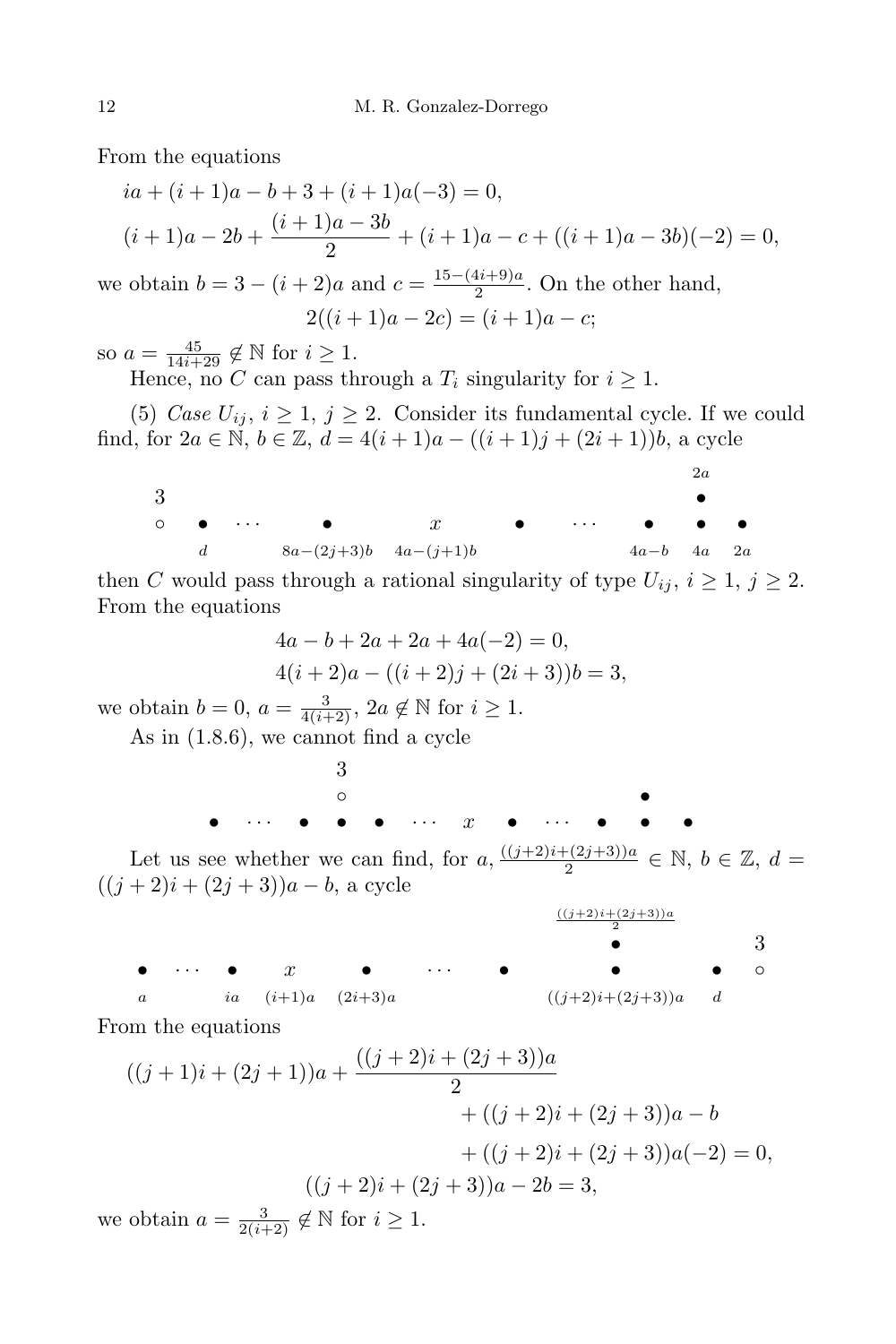Consider, for  $2a \in \mathbb{N}$ ,  $b, c \in \mathbb{Z}$ ,  $d = 4(i + 1)a - ((i + 1)j + (2i + 1))b$  a cycle

\n
$$
\begin{array}{ccccccc}\n & 4a - 2c & & & \\
& 0 & & & \\
& & & & \\
d & & 8a - (2j + 3)b & & 4a - (j + 1)b & & 4a - jb & & \\
& & 4a - 6 & & 4a & & 2a \\
\end{array}
$$
\n

From the equations

$$
4a - b + 4a - c + 2a + 4a(-2) = 0, \quad 4a - 2c = 3,
$$

we obtain  $b + c = 2a, c = \frac{4a-3}{2}$  $\frac{b-3}{2}$ ; so  $b = \frac{3}{2}$  $\frac{3}{2} \notin \mathbb{Z}$ .

Consider, for  $a \in \mathbb{N}$ ,  $b, c \in \mathbb{Z}$ ,  $\frac{(i+1)a-(j+1)b}{2}$  $\frac{-(j+1)b}{2} \in \mathbb{N}$ , a cycle

2 (*i*+1)*<sup>a</sup> • • · · · • x • · · · • • • a ia* (*i*+1)*a−b* (*i*+1)*a−jb* (*i*+1)*a−*(*j*+1)*b* (*i*+1)*a−c ◦* 3

(*i*+1)*a−*(*j*+1)*b*

From the equations

$$
ia + (i + 1)a - b + 3 + (i + 1)a(-3) = 0,
$$
  

$$
(i+1)a - jb + \frac{(i + 1)a - (j + 1)b}{2} + (i+1)a - c + ((i+1)a - (j+1)b)(-2) = 0,
$$

we obtain

$$
b = 3 - (i + 2)a, \quad c = \frac{(i + 1)a + (j + 3)b}{2},
$$

so  $c = \frac{9+3j-((i+2)(j+2)+1)a}{2}$  $\frac{2(1)(1+2)+1/a}{2}$ . Since  $2((i+1)a - c) = (i+1)a - (i+1)b$ ,

we get  $c - 2b = c$ , so  $b = 0$ ; thus  $a = \frac{3}{i+2} \in \mathbb{N}$  implies that  $i = 1$  and  $a = 1$ ; so  $c = 1$  for  $j \geq 1$ .

Hence, *C* can pass through a rational singularity of type  $U_{1j}$  for  $j \geq 2$ , but there are no *C* passing through an  $U_{ij}$  singularity for  $i > 1$ ,  $j \geq 2$ .

(6) *Case*  $V_i$ ,  $i \geq 1$ . Consider its fundamental cycle. For  $2a \in \mathbb{N}$ ,  $b \in \mathbb{Z}$ , consider a cycle

(1*.*8*.*10) 2*a* 3 *x ◦ • · · · • • • •* 6*a−*(*i*+1)*b* 6*a−ib* 6*a−b* 6*a* 4*a* 2*a*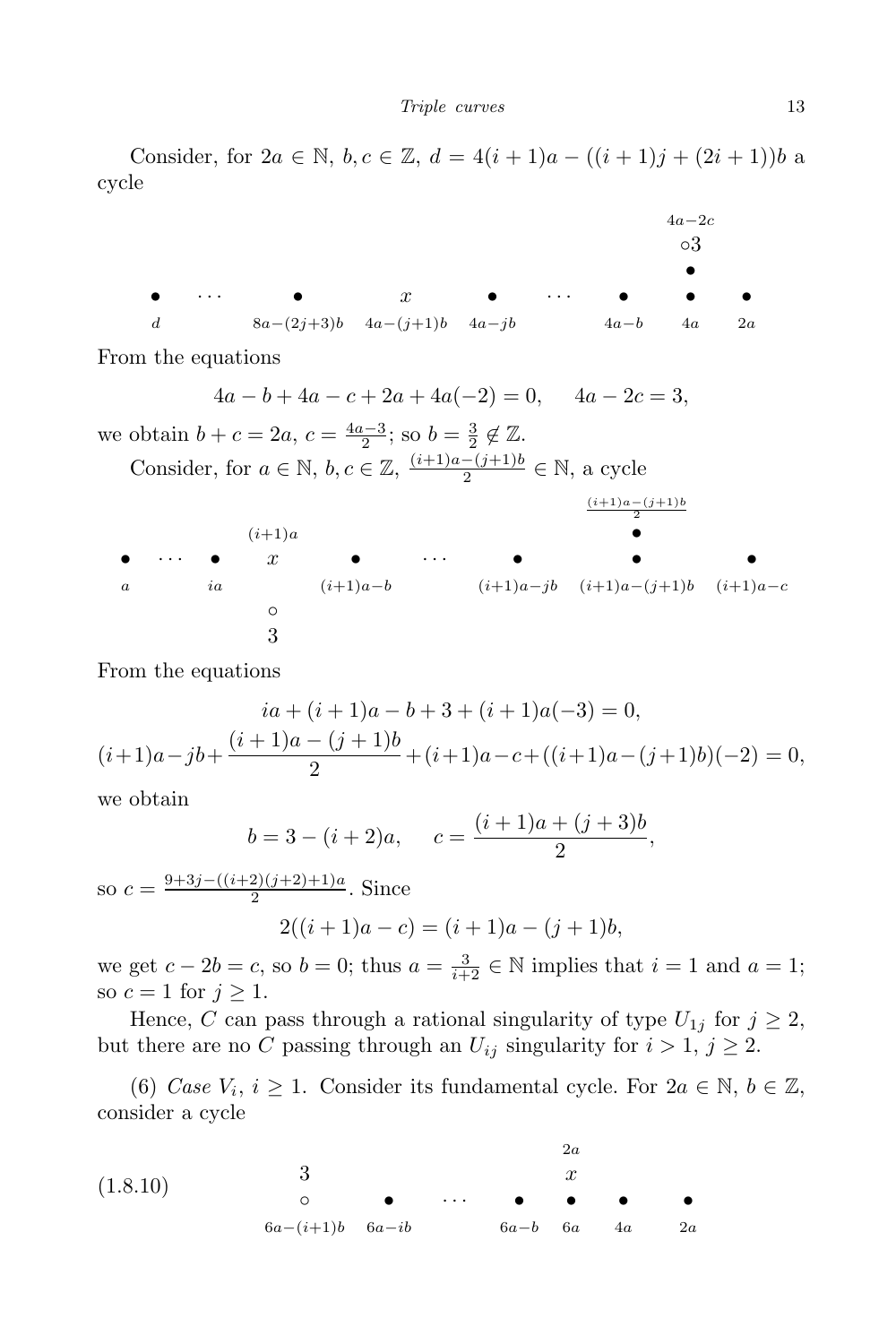From the equations

 $6a - b + 2a + 4a + 6a(-2) = 0$  $6a - (i + 1)b = 3$ 

we obtain  $b = 0$ ,  $2a = 1$ ; we have the cycle

1 3 *x ◦ • · · · • • • •* 3 3 3 2 1

For  $i \in \mathbb{N}$ , the singularity  $V_i$  can occur.

For  $a \in \mathbb{N}$ ,  $b \in \mathbb{Z}$ ,  $\frac{(i+1)a}{3}$  $\frac{(-1)a}{3}$  ∈ N, consider a cycle



Since

$$
ia + \frac{(i+1)a}{3} + (i+1)a - b + (-2)(i+1)a = 0,
$$
  
(i+1)a - 3b = 3,

we obtain  $a = 1$  and  $b = \frac{i-2}{3}$  $\frac{-2}{3}$ . In this case, the total transform of 3*C*, for  $b \in \mathbb{Z}^+, \text{ is }$ 

|          |        | $b+1$            |              |   |
|----------|--------|------------------|--------------|---|
|          |        | $\boldsymbol{x}$ |              | 3 |
| $\cdots$ |        |                  |              |   |
|          | $3b+2$ | $3b+3$           | $2b+3$ $b+3$ |   |

For  $b \in \mathbb{Z}^+$ , the singularity  $V_{3b+2}$  can occur.

For  $a \in \mathbb{N}$ ,  $b, c \in \mathbb{Z}$ , consider a cycle

3  
\n
$$
6a-3c
$$
  
\n0  
\n $x \cdot 3a-c$   
\n3a-ib  
\n $3a-b$   
\n3a  
\n $2a$   
\na

Since  $6a - 3c = 3$ , we have  $c = 2a - 1$ . From the equation

$$
3a - b + 3a - c + 2a + 3a(-2) = 0,
$$

we obtain  $2a = b + c$ ; so  $b = 1$ . From  $2(3a - ib) = 3a - (i - 1)b$ , we get  $a = \frac{i+1}{3}$  $\frac{+1}{3}$ . For *a* ≥ 1, the singularity  $V_{3a-1}$  can occur.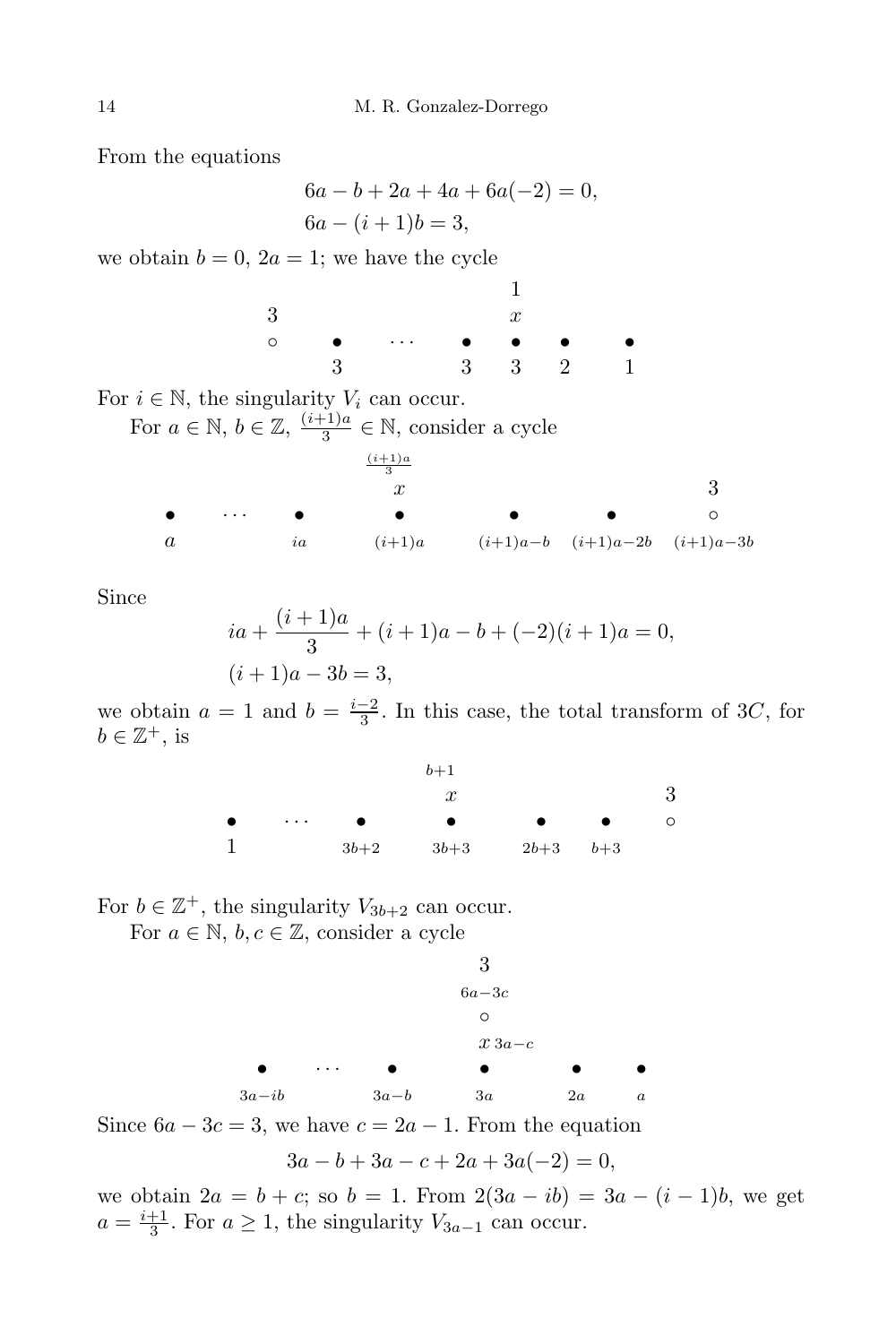In this case, the total transform of 3*C* is



So *C* can pass through a rational singularity of type  $V_{3a-1}$ ,  $a \geq 1$ .

(7) *Case W*2. Consider its fundamental cycle. If we could find, for 2*a,* 3*a ∈* N, *b ∈* Z, a cycle

|                                                        |  |                                                               | 3а |  |
|--------------------------------------------------------|--|---------------------------------------------------------------|----|--|
|                                                        |  |                                                               |    |  |
|                                                        |  | $\circ$ $x$ $\bullet$ $\bullet$ $\bullet$ $\bullet$ $\bullet$ |    |  |
| $12a-9b$ $6a-4b$ $6a-3b$ $6a-2b$ $6a-b$ $6a$ $4a$ $2a$ |  |                                                               |    |  |

then *C* would pass through a rational singularity of type  $W_2$ . Let us see if it is possible to find *a* and *b* satisfying the equations  $12a - 9b = 3$  and  $6a - b + 4a + 3a + 6a(-2) = 0$ . From the second equation we obtain  $a = b$ . Thus  $a = 1$ .

We have  $(\sum_{j=1}^{8} \beta_j E_j)^2 = -6$ . In this case,  $\beta_l$  of Lemma 1.7 is 2. Hence, *C* can pass through a rational singularity of type *W*2*.*

(8) *Case*  $W_3$ . Consider its fundamental cycle. If we could find, for  $2a \in$ N, *b ∈* Z, a cycle

|                                           | 4α |           |    |
|-------------------------------------------|----|-----------|----|
|                                           |    |           |    |
| $\circ$ $x$ $\bullet$ $\bullet$ $\bullet$ |    | $\bullet$ |    |
| $16a-5b$ $8a-2b$ $8a-b$ $8a$ $6a$ $4a$    |    |           | 2a |

then *C* would pass through a rational singularity of type  $W_3$ . From the equations

$$
8a - b + 6a + 4a + 8a(-2) = 0, \quad 16a - 5b = 3,
$$

we obtain  $2a = b$  and  $a = \frac{1}{2}$  $\frac{1}{2}$ , so  $2a = 1$ .

We have  $(\sum_{j=1}^{7} \beta_j E_j)^2 = -6$ . In this case,  $\beta_l$  of Lemma 1.7 is 2. Hence, *C* can pass through a rational singularity of type *W*3*.* Let us see whether we can find, for  $2a, 5a \in \mathbb{N}, b \in \mathbb{Z}$ , a cycle

|                  | 5a |                               |                                      |           |         |
|------------------|----|-------------------------------|--------------------------------------|-----------|---------|
|                  |    |                               |                                      |           |         |
| $\boldsymbol{x}$ |    | $\bullet$ $\bullet$ $\bullet$ | $\bullet$ and $\bullet$              | $\bullet$ | $\circ$ |
|                  |    |                               | 2a 6a 10a 10a-b 10a-2b 10a-3b 10a-4b |           |         |

From the equations

 $6a + 5a + 10a - b + 10a(-2) = 0, \quad 10a - 4b = 3,$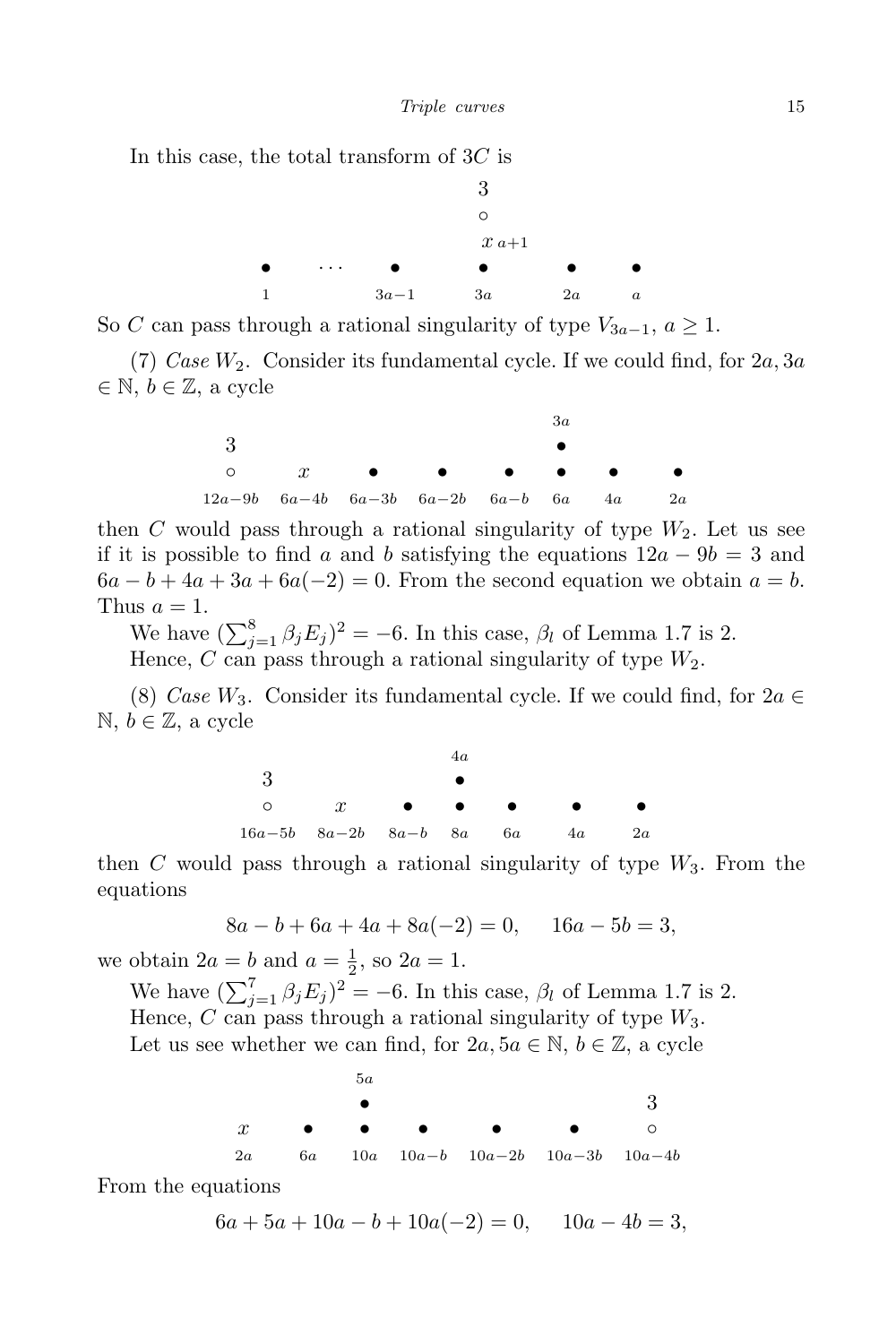we obtain  $a = b = \frac{1}{2}$  $\frac{1}{2}$ , so  $2a = 1$  but  $5a \notin \mathbb{N}$ . Thus, this possibility cannot occur.

(9) *Case W*4. If *C* passed through a rational singularity of type *W*4, we would be able to find, for  $2a, 5a \in \mathbb{N}, b \in \mathbb{Z}$ , a cycle

|                                                     | 5а |  |    |
|-----------------------------------------------------|----|--|----|
|                                                     |    |  |    |
| $\circ$ $x$ $\bullet$ $\bullet$ $\bullet$ $\bullet$ |    |  |    |
| $20a-5b$ $10a-2b$ $10a-b$ $10a$ $8a$ $6a$ $4a$      |    |  | 2a |

From the equations

 $10a - b + 8a + 5a + 10a(-2) = 0$ ,  $20a - 5b = 3$ ,

we obtain  $3a = b$ ,  $a = \frac{3}{5}$  $\frac{3}{5}$ ,  $b \notin \mathbb{Z}$ .

Let us see whether we can find, for  $2a, 5a \in \mathbb{N}, b \in \mathbb{Z}$ , a cycle

|  | 5a |                                             |  |  |
|--|----|---------------------------------------------|--|--|
|  |    |                                             |  |  |
|  |    | $x$ $\circ$                                 |  |  |
|  |    | 2a 6a 10a 10a-b 10a-2b 10a-3b 10a-4b 10a-5b |  |  |

From the equations

$$
6a + 5a + 10a - b + 10a(-2) = 0, \quad 10a - 5b = 3,
$$

we obtain  $a = b = \frac{3}{5}$  $\frac{3}{5}$ ,  $b \notin \mathbb{Z}$ . Thus, *C* cannot pass through a  $W_4$  singularity.

DEFINITION 1.9. Let  $R$  be a regular 2-dimensional local noetherian ring. A *sandwiched singularity* is the singularity of a blowing-up of Spec *R* along a complete ideal [4, p. 432].

NOTE 1.10. A normal surface singularity is minimal if and only if it is rational with reduced fundamental cycle [3, 4.4.10]

Proposition 1.11 ([4, Proposition 2.4]). *Every minimal singularity is sandwiched.*

EXAMPLE 1.12. A singularity of type  $X_{111}$  is a sandwiched singularity because it is minimal (1.11). It is minimal because it is a rational singularity with reduced fundamental cycle (1.10). We consider the blowing-up of Spec  $k[x, y]$  along the complete ideal  $(yx^4, x^6, y^2 + yx^2)$ . It has a unique singularity with local coordinates  $(x, y, t', u')$ , where

$$
t' = \frac{yx^4}{y^2 + yx^2}, \quad u' = \frac{x^6}{y^2 + yx^2}.
$$

This blowing-up is a surface  $F$  defined in  $\mathbb{A}_k^4$  by the relations

$$
y(t' + u') = x4
$$
,  $u'y = t'x2$ ,  $u'x2 = t'2 + t'u'$ .